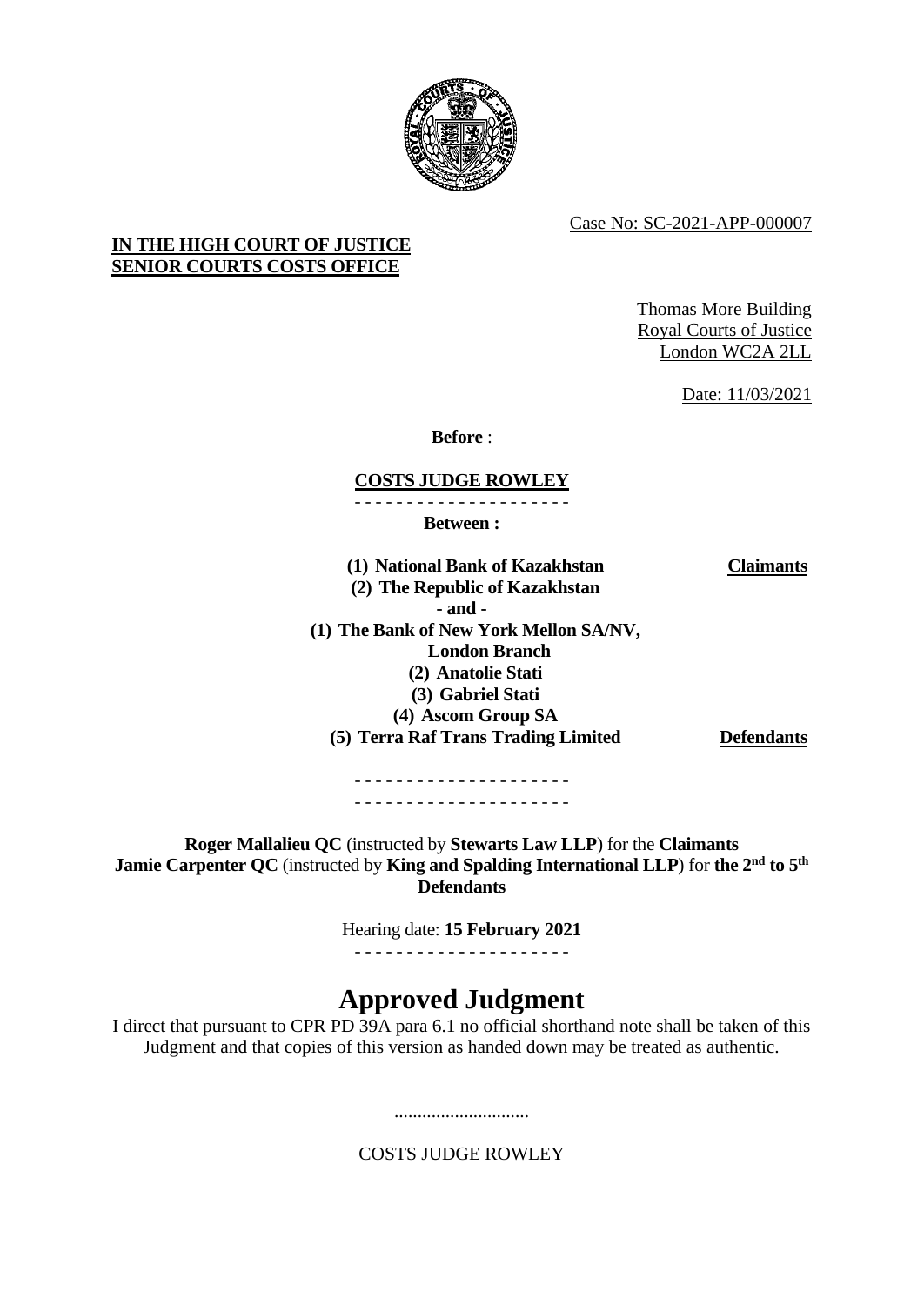## **Costs Judge Rowley:**

1. This is my decision in respect of the application brought by the  $2<sup>nd</sup>$  to  $5<sup>th</sup>$  defendants (known as the "Stati parties") against the Default Costs Certificate obtained by the claimants on 6 January 2021 in the sum of US\$3,730,290.

### Background

- 2. The claim for costs arises from orders made by Teare J dated 4 December 2018 and 4 May 2020 in proceedings brought in the High Court following a referral from the Belgian courts. The proceedings in Belgium involved the Stati parties seeking to enforce a Swedish arbitration award against the second claimant for a sum in excess of US\$500 million.
- 3. The Stati parties sought to challenge the jurisdiction of the High Court but were unsuccessful in so doing and this led to the order made on 4 December 2018. The Stati parties were also unsuccessful in the High Court proceedings themselves and were required to pay the claimants' costs save for those incurred by the first claimant in pursuing claims against the first defendant only. The Stati parties were required to pay the sum of £1,500,000 on account of these costs by 1 June 2020. They were also obliged to pay, via what is conventionally known as a "Bullock" order, a portion of the costs of the first defendant that the claimants were required to pay. These provisions were set out in the order dated 4 May 2020.
- 4. Both parties sought to appeal this second order of Teare J but were unsuccessful in their attempts. The claimants entered into correspondence during this period about the question of costs but did not have a formal bill of costs drawn until the Court of Appeal had handed down its decision.
- 5. The Notice of Commencement of the detailed assessment proceedings, together with supporting documents, were served upon the Stati parties' solicitors, King and Spalding International LLP ("KSI") on 15 December 2020 and the electronic bill was provided by email on the same day. The solicitor with conduct at KSI, Mr Egishe Dzhazoyan, in a witness statement (dated 15 January 2021 and his sixth overall) made to support the application states that he was not in a position "to get familiar with" the served documents until 17 December 2020.
- 6. It does not appear that Mr Dzhazoyan took any further steps in respect of dealing with the documents he had received until he was served with a Default Costs Certificate on 6 January 2021. Nevertheless he wrote to the claimants' solicitors, Stewarts Law LLP ("Stewarts"), the following day in robust terms about the certificate that had been obtained and sought agreement to it being set aside without the need for an application. That proposal fell on stony ground when Ms Gillett, the solicitor with conduct at Stewarts, indicated in a letter dated 11 January 2021 that any application would be opposed. Given that response, Mr Dzhazoyan set about producing the application notice and his sixth witness statement in support which were filed with the court on 15 January 2021.
- 7. In respect of producing draft points of dispute, Mr Dzhazoyan's seventh witness statement (dated 10 February 2021) says the following: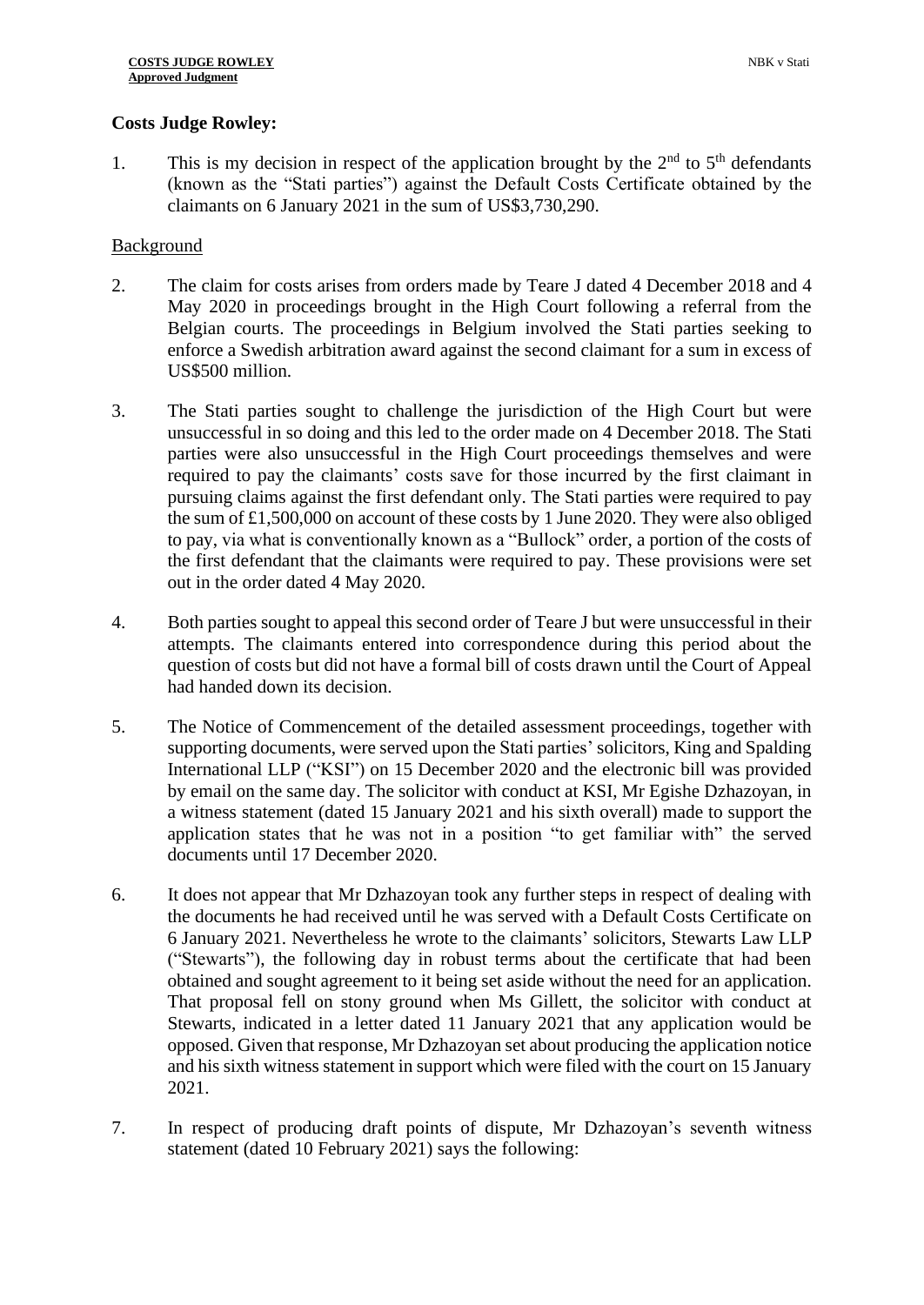"21. My firm does not have an in-house costs specialist team. This is why it took our team several days to seek and obtain client instructions and agree terms with the costs lawyers. As a result, on 19 January 2021 our firm retained the services of costs lawyer, Mr Nick Overton, of Overtons Costs Consultants **("OCCL"**), to assist with these proceedings including to prepare the Points of Dispute.

22. Also on 19 January 2021, my firm electronically shared with Mr Overton an initial set of documents to accompany our preliminary instructions. The next day, we arranged for a hardcopy bundle of the initial set of documents to be sent to a colleague of Mr Overton assisting on the matter, Mr Mark Vickery, which he confirmed were received on the same day.

23. It took my firm a further two weeks or so to arrange for transfer of a copy of the entire electronic dataset/file in the required .pst format (as requested by OCCL), which was shared with OCCL on 4 February 2021. The reason behind this slight delay was to do with the need to seek and obtain certain internal approvals from my firm's Director of Records and Information Governance concerning collating and sharing this type of data in light of my firm's data privacy protection policies and procedures."

8. Mr Dzhazoyan continued in the same statement to say that work had commenced on the points of dispute and that points of dispute could be prepared for service by 3 March 2021 as sought in the application notice. However, this would be a more superficial document than if the time for providing the points of dispute was extended to 17 March 2021.

# The CPR

- 9. According to CPR 47.9, the claimants were entitled to file a request for a default costs certificate in the absence of being served with any points of dispute by the end of 21 days after the date of service of the notice of commencement. That period ran out on 5 January 2021 and consequently a request for a default costs certificate was made in accordance with CPR 47.11.
- 10. It is not disputed that the claimants were entitled to obtain a default costs certificate. As such, the relevant rule regarding applications to set aside such a certificate is CPR 47.12(2):

(2) …the court may set aside or vary a default costs certificate if it appears to the court that there is some good reason why the detailed assessment proceedings should continue.

11. Paragraph 11 of the Practice Direction to Part 47 ("PD47") provides further information in respect of applications to set aside default costs certificates. In particular, paragraph 11.2 says: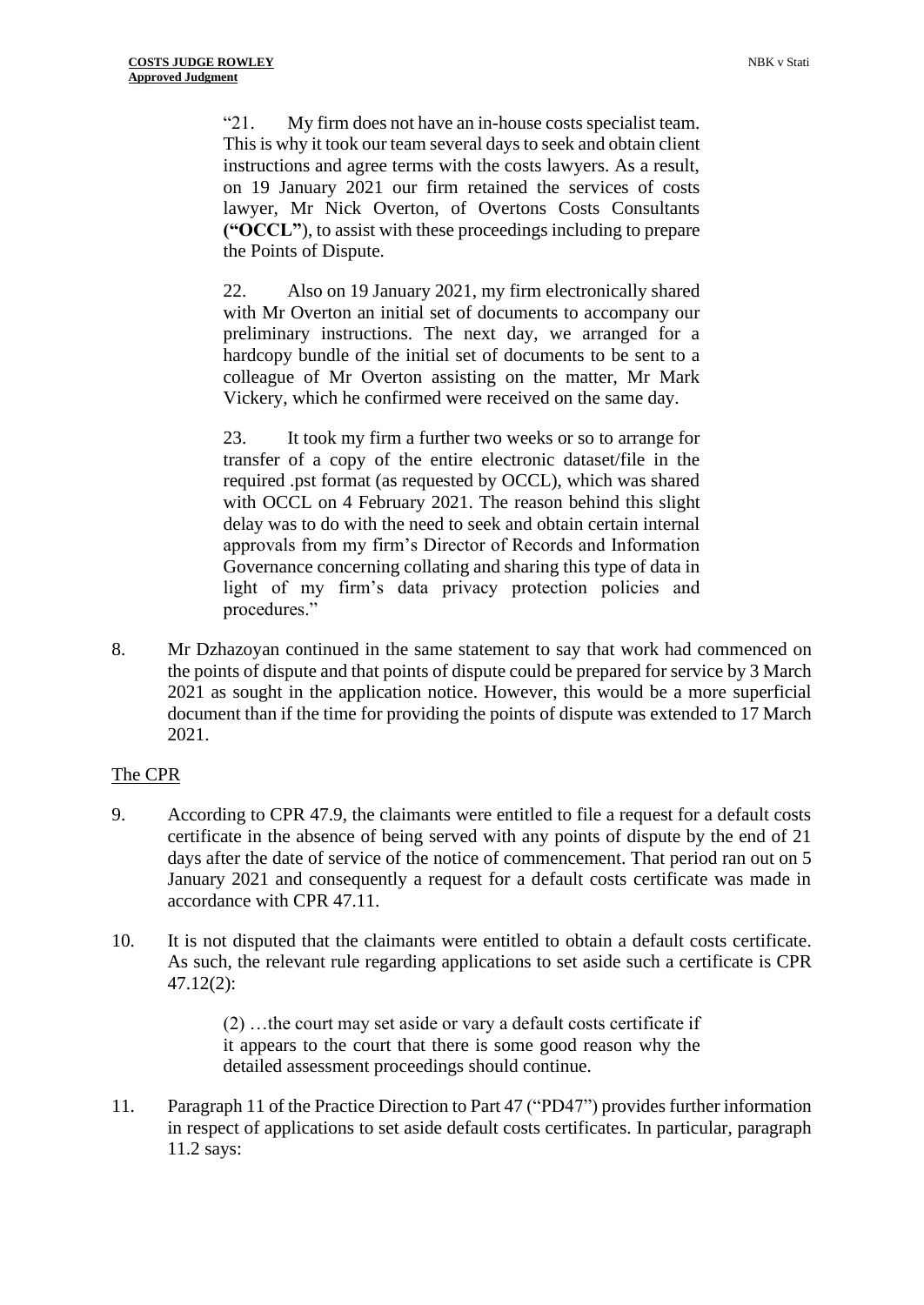(1) An application for an order under rule 47.12(2) to set aside or vary a default costs certificate must be supported by evidence.

(2) In deciding whether to set aside or vary a certificate under rule 47.12(2) the matters to which the court must have regard include whether the party seeking the order made the application promptly.

(3) As a general rule a default costs certificate will be set aside under rule 47.12 only if the applicant shows a good reason for the court to do so and if the applicant files with the application a copy of the bill, a copy of the default costs certificate and a draft of the points of dispute the applicant proposes to serve if the application is granted.

12. If a default costs certificate is set aside, paragraph 11.3 of PD47 draws attention to the entitlement of the costs judge to exercise the power of the court to make an order under rule 44.2(8) to order a party to pay an amount on account of costs before they are assessed even though the costs judge did not make the original order for costs.

## Does *Denton* apply?

- 13. The test in CPR 47.12 clearly requires the applicant to demonstrate a good reason for the detailed assessment proceedings to continue rather than to be curtailed by the summary effect of a default costs certificate. The all-pervading influence of the overriding objective and the need for a defaulting party to seek relief from the sanction of an adverse judgment has led to the question of whether the Court of Appeal's guidance in Denton v TH White Ltd [2014] EWCA Civ 906 adds to the test in CPR 47.12. There has not been, to my knowledge, an authoritative decision on this point but it appears to be generally accepted that, at the very least, the three stage Denton test provides some structure in coming to a conclusion as to whether a good reason has been demonstrated.
- 14. In this case, as with many, there is in fact very little difference between simply considering whether there has been a good reason and considering whether it would be just in all the circumstances to allow the detailed assessment proceedings to continue i.e. applying the third stage "all the circumstances" test from Denton. I say this because:
	- i) There is no doubt in my mind that the failure to comply with the time limit for serving points of dispute is a serious breach of the rules and it clearly has a significant consequence on the paying party who is, absent relief, prevented from taking any further steps to challenge the receiving party's bill (Denton stage 1).
	- ii) There is no good explanation for the breach. There was simply an oversight which cannot be a good reason (Denton stage 2).
- 15. It was said by Jamie Carpenter QC, counsel for the Stati parties, that the oversight was not a deliberate act of refusing to deal with the proceedings that had been received but was simply accidental. Roger Mallalieu QC, counsel for the claimants' challenged that description, but it seems to me that it is of limited, if any, relevance. It is obviously not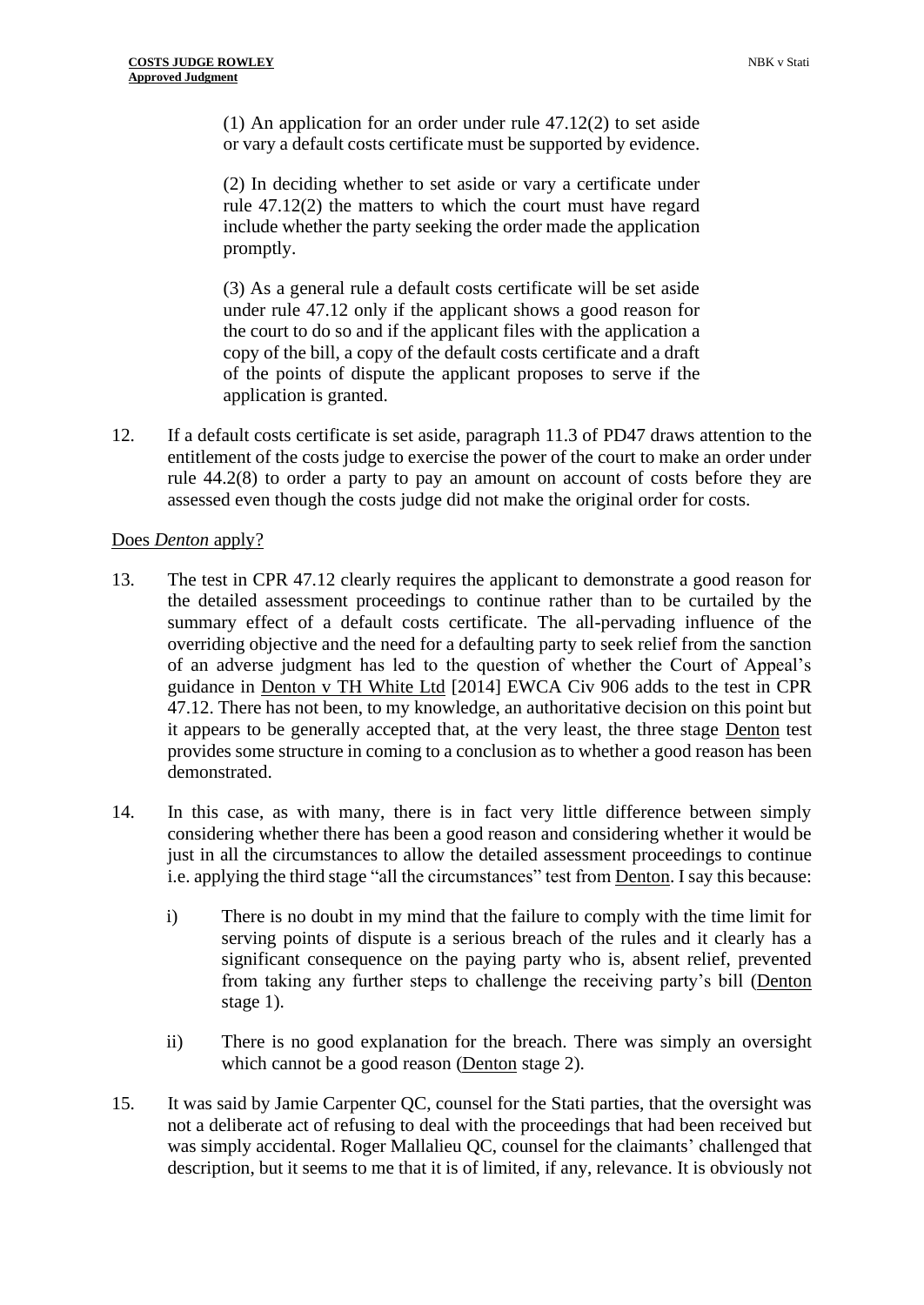a good reason for a professional person to overlook something required by the rules to be completed in a specific period of time. Consequently, all hangs on the third stage of the Denton test namely, whether it is just in all the circumstances to exercise the court's discretion in the applicants' favour?

#### Submissions

- 16. According to paragraph 25 of his skeleton argument, Mr Carpenter cited three factors in particular which pointed towards the granting of relief.
- 17. The first was the size of the bill. It is for more than US\$3 million and, in Mr Carpenter's submission, it may be expected to be reduced by US\$1.2 million or more in the usual manner of a detailed assessment. In support of that submission, Mr Carpenter relied upon paragraph 26 of Mr Dzhazoyan's seventh witness statement. Initially it appeared that the costs draftsman, Mr Vickery, considered there to be a considerable number of items in the bill which were outside the scope of the order, but Mr Carpenter informed me that further work has suggested that initial impression was not borne out and as such he relied only upon the following part of paragraph 26:

"In addition, I am told by Mr Vickery that the overall costs appear to be excessive given that this was a case which turned on issues of law and was not document heavy. Thus, the Claimants only disclosed 110 documents between them (running to a mere 343 pages in total) and the Stati Parties – by agreement – did not disclose any documents at all."

- 18. In response to this, Mr Mallalieu submitted that if it was enough for a defaulting paying party to say that the bill was too high and they wanted to challenge quantum in order to set aside a certificate, then this would be done more or less as of right.
- 19. Mr Carpenter's second factor concerned the draft points of dispute. Paragraph 11.2(3) of PD 47 says that it is the general rule that a draft of the points of dispute upon which the paying party would wish to rely needs to accompany the application to set aside the default costs certificate. In Mr Carpenter's submission, the absence of points of dispute was explained by the size of the bill and the time reasonably required to draft points of dispute. It was a reasonable course of action for the Stati parties to have made the application without any such draft. As I recorded in paragraph 8 above, the Stati parties seek a period until 17 March 2021 in which to produce full points of dispute.
- 20. This led into Mr Carpenter's third factor which was that there would be no delay caused by setting aside the certificate when compared with the course of events which would have occurred in any event. By this Mr Carpenter meant that there would inevitably have been agreed extensions of time for service of the points of dispute given the size of the bill in issue. The time now requested until 17 March 2021 was entirely within the range of reasonable requests to produce meaningful points of dispute which would have been made anyway.
- 21. As such, allowing the default costs certificate to stand would result in a pure windfall for the claimants. There was no attempt by the claimants to identify any real prejudice they would suffer if the certificate was set aside. In Mr Carpenter's submission that was because there was no prejudice.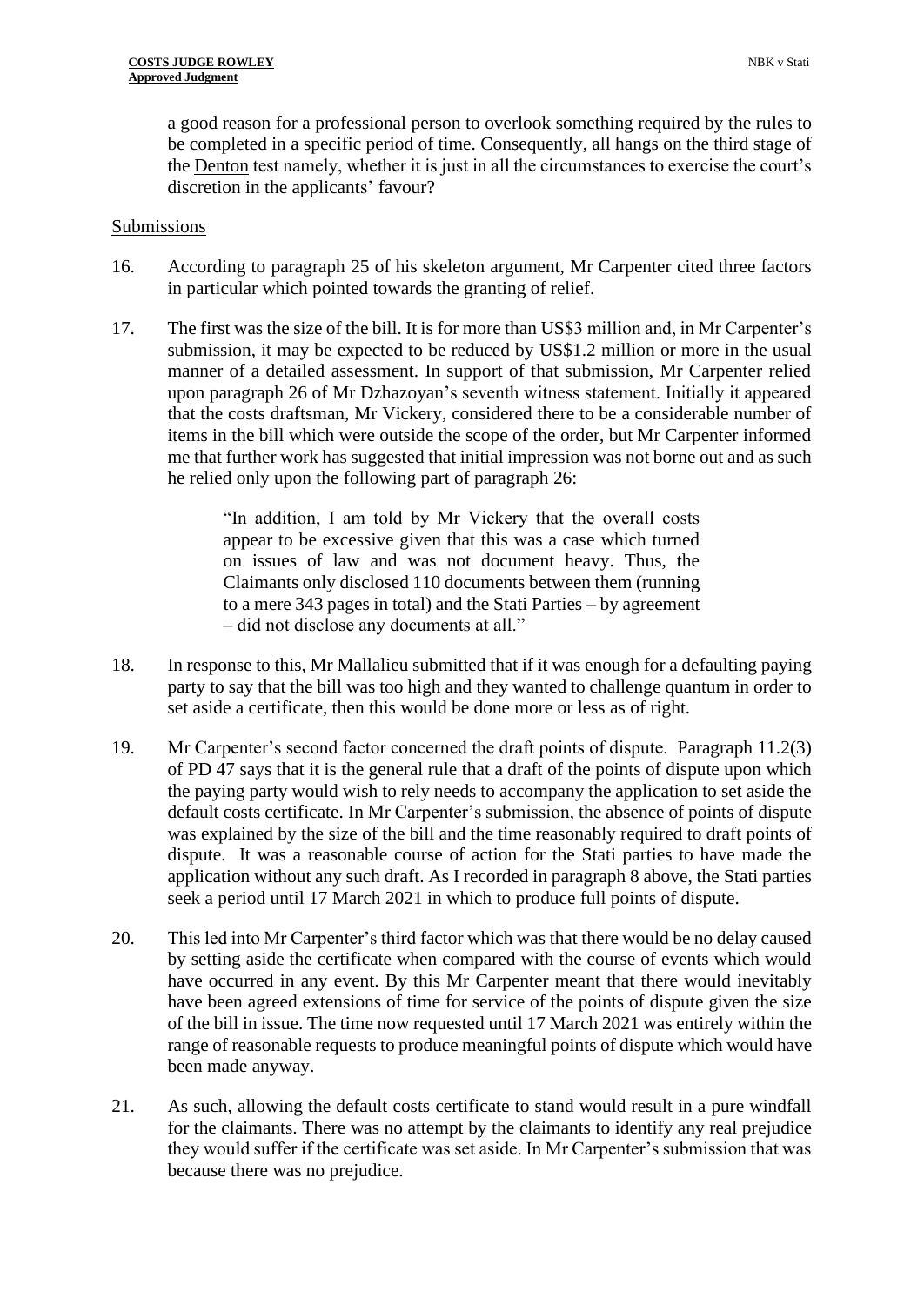- 22. Mr Mallalieu's response to the second and third factors was to suggest that there had been no good reason given as to why the paying parties had not appended points of dispute to their application. He accepted that the bill was "not insignificant" and that, as such, a modest additional amount of time might be needed for the points of dispute. Based upon the original request in the application for a period up to 3 March 2021 for producing the points of dispute, and the indication in Mr Dzhazoyan's seventh witness statement that Mr Vickery had received the necessary papers on 4 February 2021, Mr Mallalieu contended that a month was a reasonable period in which to have produced the points of dispute. (That would be a week or so longer than the usual 21 day period.) Building upon that calculation, Mr Mallalieu contended that if Mr Dzhazoyan had acted promptly in instructing costs lawyers at the same time as making the application, there would have been points of dispute available to be considered by the court at the hearing of this application.
- 23. Mr Mallalieu therefore challenged the lack of available points of dispute at the hearing even if it was reasonable for them not to have been produced at the time of issuing the application. This submission was in addition to his contention that Mr Dzhazoyan had done nothing with the papers when he had first received them in December. Mr Mallalieu contended that Mr Dzhazoyan had simply continued to proceed without any celerity other than writing to the claimants' solicitors asking them to agree to set aside the certificate. It had taken Mr Dzhazoyan two weeks to instruct Overtons and, given Mr Dzhazoyan's statement that KSI had no in-house costs expertise, it must have been obvious from the original receipt of the papers that instruction of external costs lawyers would be required.
- 24. In his reply, Mr Carpenter responded to Mr Mallalieu's point about the timescale in which points of dispute could have been produced. In respect of producing them in the month before the application was issued, he relied upon his earlier submissions that the pre certificate default period could not be counted and that left a matter of eight days which was not realistic for the points of dispute to be produced.
- 25. In respect of the period between the application being made and the hearing of the application, Mr Carpenter took a different point. He said that there was no separate obligation on an applicant who had reasonably issued an application without draft points of dispute then having to produce them so that they could be put before the court when the application was heard. He described Mr Mallalieu's argument as introducing a further threshold requirement.
- 26. In addition to the three specific points raised by Mr Carpenter, he submitted that the application had been made promptly as required by paragraph 11.2(2). Mr Dzhazoyan had sensibly asked the claimants' solicitors to agree to setting aside the certificate by consent and once that had not been agreed he had made the application to the court. As an overarching submission, Mr Carpenter drew attention to the description by Mr Dzhazoyan of there being a perfect storm at the time the notice of commencement was received by him. In addition to the impending Christmas break, London was about to enter increased restrictions owing to the pandemic and within days this led to the closing of KSI's offices in London. At the point when the solicitors' annual leave ended at the beginning of the New Year, the Stati parties were on holiday until 11 January as a result of the Eastern Orthodox Christmas falling on 7 January each year.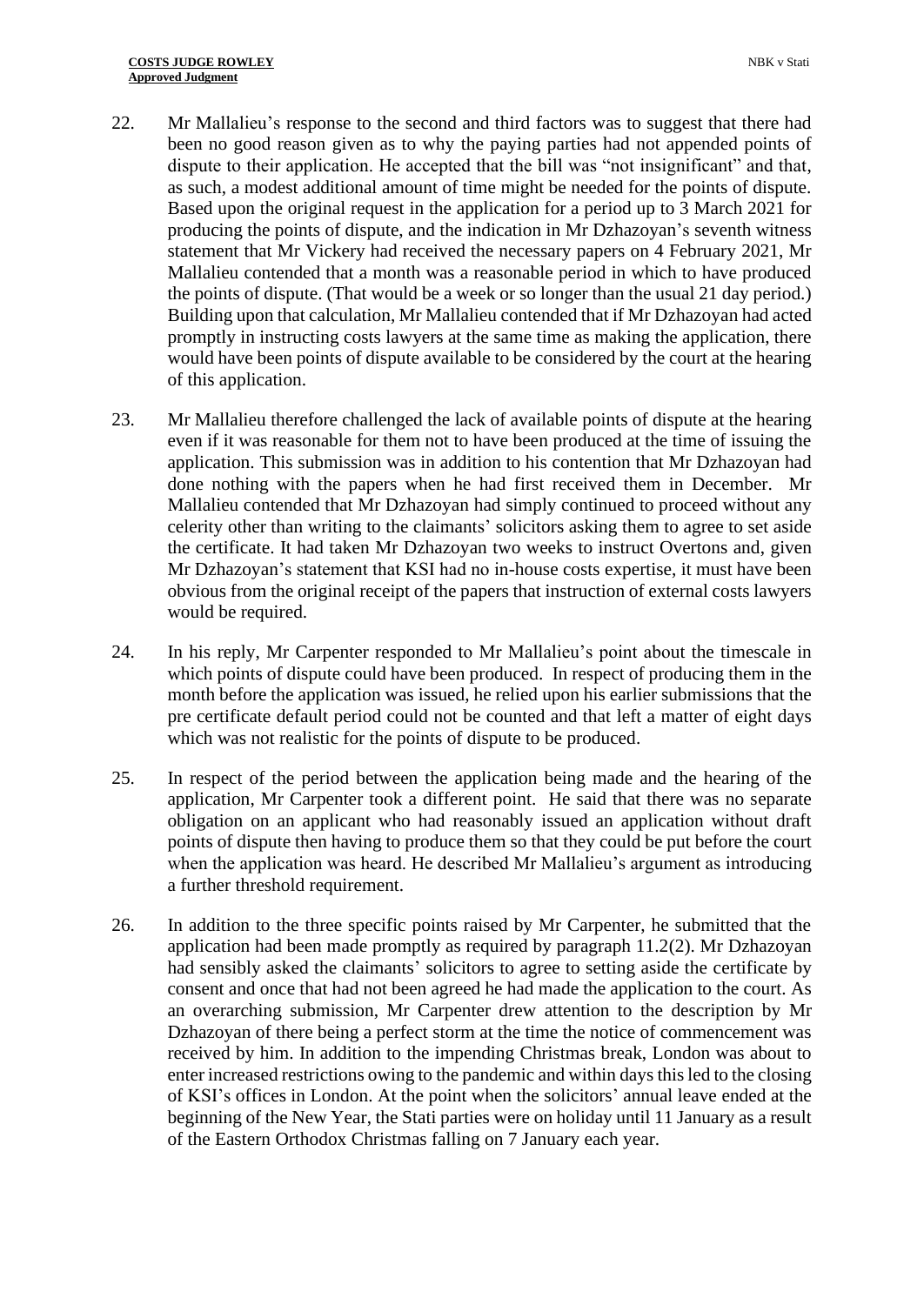27. Mr Mallalieu did not challenge the speed of the bringing of the application itself in any robust way, albeit that he did not accept that Mr Dzhazoyan had acted "all that promptly." He did query the extent of the difficulties described by Mr Dzhazoyan given the size and resources of a firm such as KSI.

#### Discussion and decision

- 28. The onus of the application is on the defaulting paying party to demonstrate a good reason why the detailed assessment proceedings should continue. Amongst other things, the overriding objective requires the court to enforce compliance with rules and practice directions as well as to allocate an appropriate share of the court's resources to any particular case. Given those objectives, it cannot be the case that applications to set aside default judgments will be granted as little more than a rubberstamping exercise. Engagement with the court process is required to demonstrate that further court resources should be available in the future, if required, for a full detailed assessment hearing. A bill of this size would require probably two or three weeks of court time to assess.
- 29. The delay in dealing with the notice of commencement by Mr Dzhazoyan between 15 December and 6 January is not a matter for me to take into account in my deliberations since that is the cause of the default costs certificate in the first place. Having been alerted to the existence of the certificate, promptness is then required, as with all applications for relief from sanctions, and as is specifically mentioned in the practice direction directly relevant to this application. I accept that Mr Dzhazoyan acted promptly in writing to Ms Gillett in the hope of setting aside the certificate by consent. I also accept that, having received a rejection of that request, Mr Dzhazoyan's application was filed with the court promptly, given the detailed witness statement produced to support the application. Some of that detail has proved, upon reflection, to be unnecessary but that ought not to attract any serious criticism.
- 30. Regrettably, the same promptness cannot be glimpsed in Mr Dzhazoyan's efforts to produce draft points of dispute. I agree with Mr Mallalieu's comment that in the absence of any in-house expertise, it ought to have been apparent that external assistance would be required. Strictly speaking, that ought to have been apparent in the middle of December when Mr Dzhazoyan was becoming familiar with the documents. But, for the purposes of this decision, I take that realisation to be expected on 6 January 2021 following receipt of the default costs certificate. I have set out earlier in this judgment the relevant paragraphs of Mr Dzhazoyan's witness statement concerning the instruction of Overtons. It does not make good reading.
- 31. In the ordinary course of detailed assessment proceedings, a paying party has 21 days in which to prepare points of dispute. That period of time (taken as starting on 6 January 2021) would have elapsed before the costs lawyers had received the full papers at the speed with which the paying parties acted in this case. Having received a default costs certificate, I would have expected the speed of instruction of costs lawyers to have increased rather than decreased.
- 32. Moreover, I would have expected any litigation firm to have links with external costs lawyers so that instructions could be sent immediately. In these days of costs budgets and Costs and Case Management Hearings, the interplay between cost lawyers and instructing solicitors goes far beyond the traditional instruction of a cost draftsman to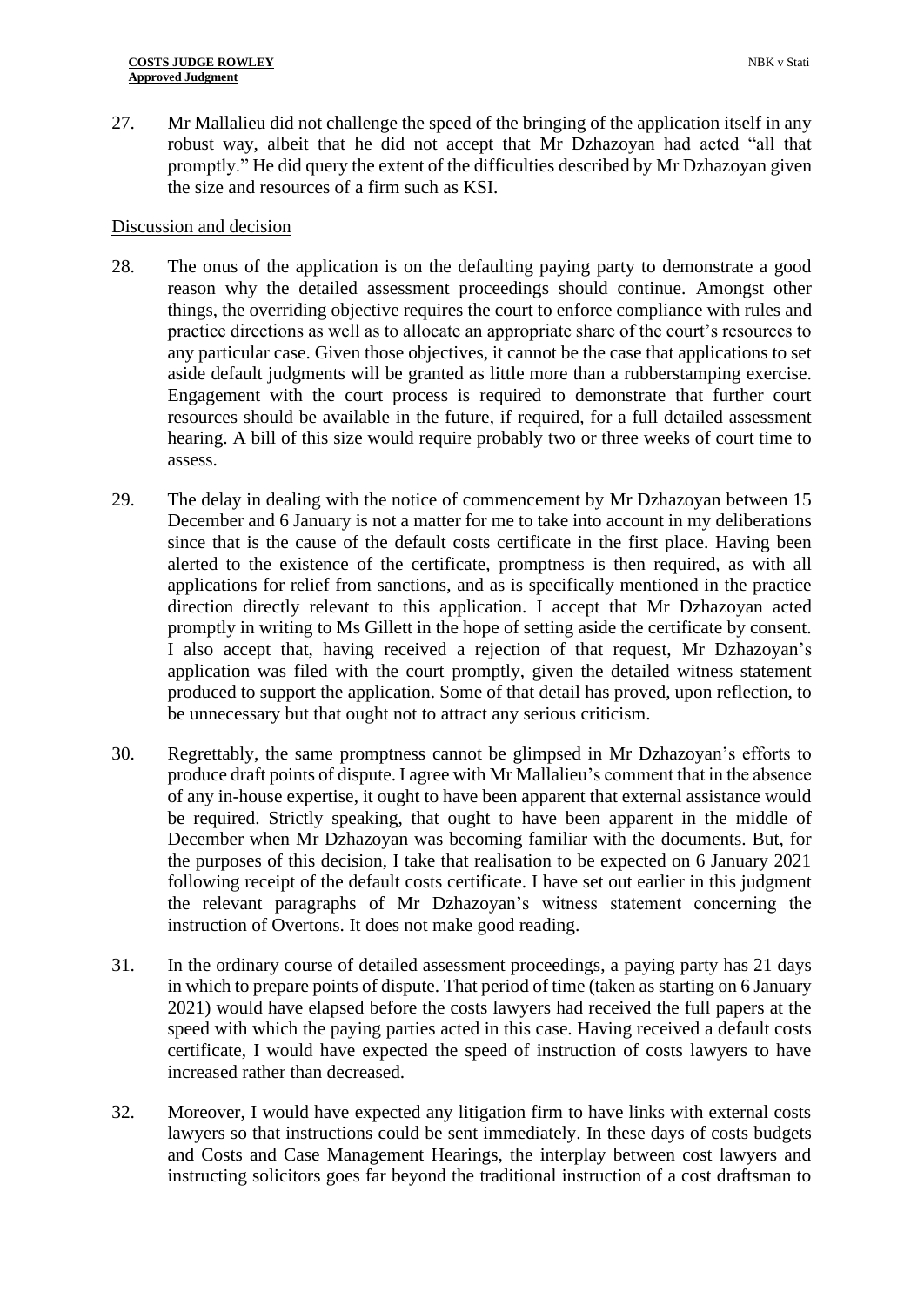prepare a bill (or points of dispute) at the end of a case when the substantive proceedings have concluded. It may be that the "several days" required to instruct Overtons was a result of the clients taking time to provide instructions to KSI but, whatever is the case, a period of nearly a fortnight just to instruct a costs lawyer in these circumstances does not suggest any urgency.

- 33. Matters, if anything, deteriorate in the events recorded at paragraphs 23 and 24 of Mr Dzhazoyan's statement. Taking a (further) fortnight to produce a data file in what is a common format for emails in Outlook is surprising. Describing it as a "slight delay" is euphemistic and the reason given for the delay of there being an internal governance issue is both surprising and unconvincing. In circumstances where some criticism of KSI might be levied – since that is always a possibility where a default judgement has been entered – it might be thought that priority would be given to any necessary internal approvals being obtained. But in any event, as I have indicated above, the use of external costs lawyers to produce costs budgets et cetera is commonplace and the idea that "this type of data" was somehow particularly sensitive in terms of the firm's policies and procedures so that it could not be shared with external costs lawyers is not an impressive explanation at all.
- 34. The absence of points of dispute have inevitably hampered the arguments which Mr Carpenter could deploy. He pointed out that the requirement for draft points of dispute to be attached to the application notice was only a general rule and not a requirement. Furthermore, it was only a general rule referred to in the practice direction and not in the rule itself. As I have recorded above, he also submitted that if it was reasonable for an applicant to issue an application without appending draft points of dispute, there was no requirement for draft points to be produced in time for the hearing.
- 35. Mr Carpenter is obviously correct regarding his description of the need for draft points of dispute as being only a general rule, but I do not accept that compliance with paragraph 11 is somehow time limited in the way that he submitted.
- 36. Where there are large bills of costs, it will often be the case that points of dispute cannot be produced quickly enough to be exhibited to an application notice that is issued promptly. If Mr Carpenter's submission is correct, it would mean that the court would regularly expect to see draft points of dispute in smaller cases and not the larger ones. That does not seem attractive to me and I do not see that paragraph 11.2 should be construed in that way. The wording of the paragraph to my mind is very largely aimed at the court hearing the application. That is particularly so in respect of 11.2(2) and also in 11.2(3) for the need to consider the good reason being put forward. That consideration is expected to take place with the benefit of the evidence, the bill and the draft points of dispute to hand. In the normal way, the evidence and documents will be appended to the application notice, but where that cannot happen, it should be provided in time for the hearing.
- 37. Whilst it is true that a general rule may not apply in a particular case, the assumption is that it will do so absent a case specific reason. In the light of the views I have expressed when looking at the speed of instructing Overtons, I do not consider any case specific reasons to have been made out.
- 38. In my view, the need for points of dispute, in some shape or form, is fundamental to the prospects of setting aside the default costs certificate in most cases. Unlike setting aside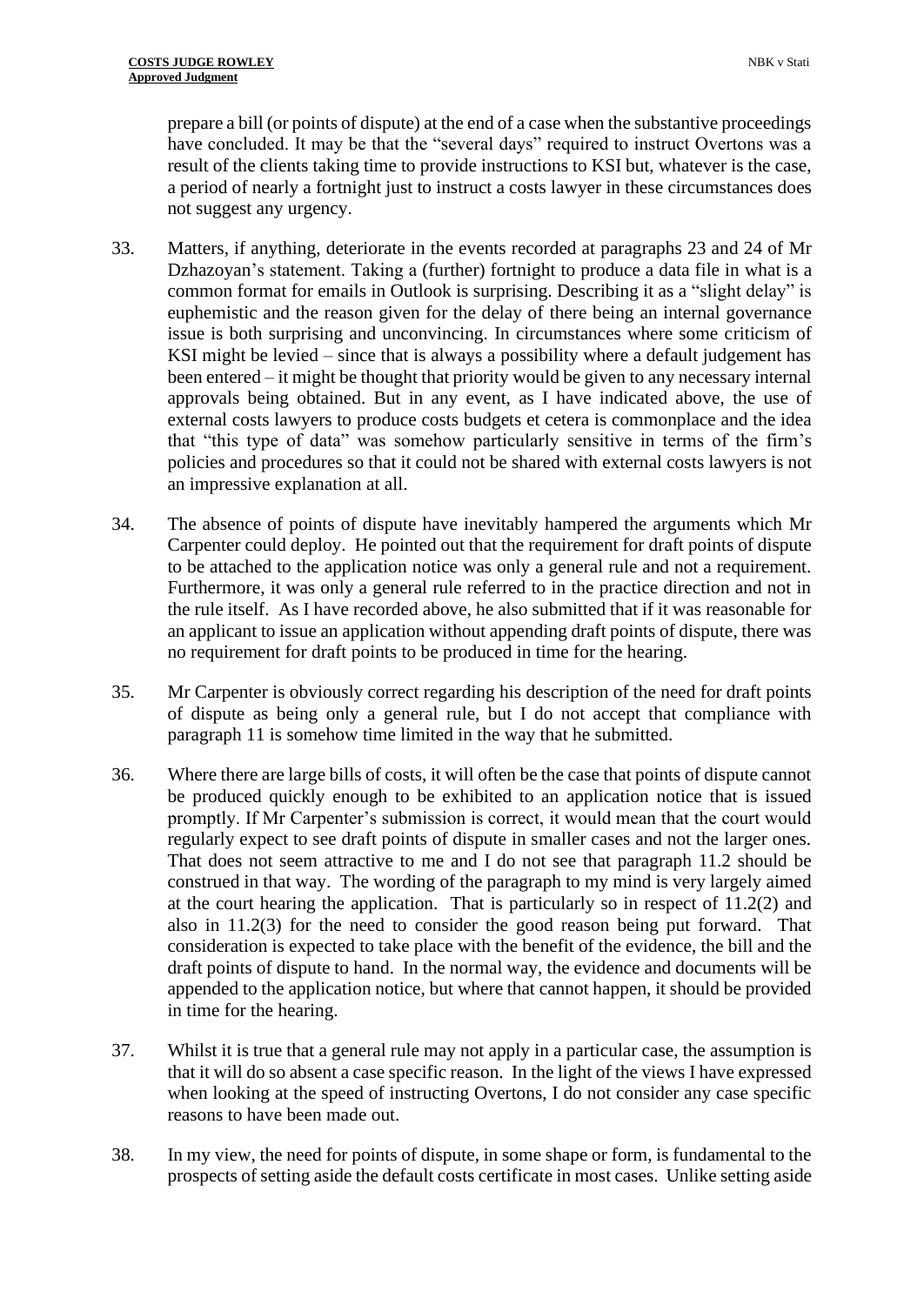a default judgment, the paying party in detailed assessment proceedings has already been found to be liable to the receiving party by virtue of the order for costs on which the bill is based. The detailed assessment proceedings are essentially a matter of quantifying that liability. Some of the challenges to the bill of costs may be fundamental to whether any costs are payable, but mostly the challenges will be about the extent of the costs claimed. In the absence of points of dispute setting out either fundamental or quantum challenges, the court has no precise information about what a detailed assessment hearing, if the proceedings were allowed to continue, would involve.

- 39. As was demonstrated here, the lack of any points of dispute left only the general submission that upon a detailed assessment bills of costs are usually reduced and the most general of comments from the costs draftsman that the costs claimed appeared to be excessive given the nature of the case and the limited documents disclosed. Mr Mallalieu was entirely right to be dismissive of the first point since there would be no benefit in the default costs certificate procedure if the certificate could always be set aside by a party simply saying that they expected to reduce the costs on assessment.
- 40. As far as the second point is concerned, if meaningful points of dispute could not be drafted in time, there could undoubtedly have been a witness statement from Mr Vickery, or even some other document produced by him, to give an indication of the nature of the points he was expecting to take. Mr Dzhazoyan's seventh statement was produced on 10 February 2021, six days after receipt of Ms Gillett's witness statement and the full file of papers having been received by Overtons. They had had some papers since 19 January and the comments given to Mr Dzhazoyan and recited at paragraph 17 above on a significant bill of costs shed no light on any matters of substance to be raised at a detailed assessment. This is not meant to be a criticism of Overtons specifically as I am in no position to ascertain whose decision it was simply to put forward the broadest of comments in Mr Dzhazoyan's witness statement. The result however was that Mr Carpenter was left with no ammunition when Mr Mallalieu made the inevitable point that there was nothing of any substance before me as to why detailed assessment proceedings should continue.
- 41. As I have said, the absence of any points of dispute, or even some outline of the points to be taken, leaves me with no indication of what purpose the detailed assessment hearing will serve save for the trite point that at any detailed assessment some costs are likely to be reduced. That point cannot be an answer to a failure to serve points of dispute originally as otherwise these applications would indeed be a rubberstamping exercise. The court's duty to enforce compliance with rules and practice directions requires a defaulting party to act promptly when seeking relief from sanctions and to provide material on which the court's discretion may be based. In my judgment, the Stati parties have failed to act with sufficient promptness so as to be able to set out any putative case in the detail expected at the hearing of such applications and, upon analysis, such actions as have been taken do not weigh sufficiently in the balance to grant relief in the circumstances. Consequently, I dismiss the Stati parties' application to set aside the default costs certificate.

#### Postscript

42. The submissions I have recorded are the entirety of the ones set out by the Stati parties to justify the setting aside of the default costs certificate. They did not require the half day involved in the hearing of this case, nor require the eloquence of leading Counsel.